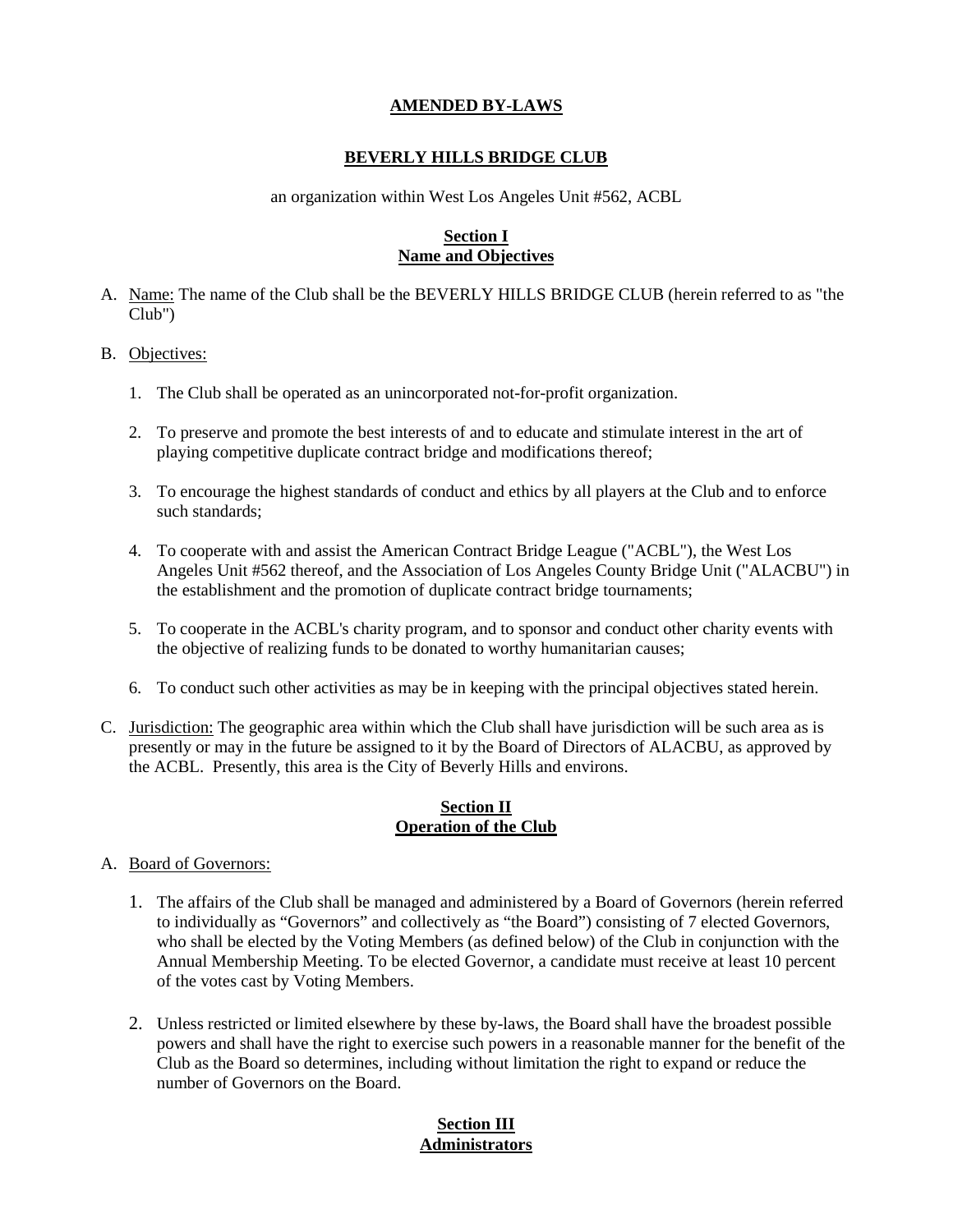The officers of the Board who shall consist of a President, a First Vice President, one or more Vice Presidents, a Secretary, and a Treasurer and such additional officers as may be designated by the Board from time to time shall manage the administration of the Club.

## **Section IV President**

- A. Qualifications: The President shall be a member of the Board, shall be selected thereby, and shall preside over all meetings of the Board thereafter.
- B. Duties and Powers: The President shall be the primary officer with respect to the functions and activities of the Club, subject to any limitations, which may be imposed by the Board. The President, with the advice and approval of the Board, shall establish and set the policies of the Club. The President shall direct all affairs of the Club, may appoint various committees and define the duties thereof, shall have full and active charge of the business of the Club, and have such other powers and duties as shall from time to time be determined by the Board.

## **Section V Vice Presidents**

- A. First Vice President: The First Vice President shall be selected by the Board and shall assist the President in the performance of the duties and responsibilities of the President, and when necessary assume the duties and responsibilities of the President. The First Vice President shall be a member of the Board.
- B. Vice Presidents: The Vice Presidents shall have such powers and perform such duties as shall be assigned to them by the Board. Each Vice President shall be a member of the Board. In addition, the Vice Presidents shall, in order of their seniority, in the absence of both the President and the First Vice President, perform all of the duties and have all the powers of the aforesaid officers.

## **Section VI Treasurer and Assistant Treasurers**

- A. Treasurer: The Treasurer shall maintain a complete set of books of account, showing every detail of the Club's receipts and disbursements, including without limitation the Club's investment accounts, if any; the amount of cash on hand, the amount of money owed by the Club or owing to it; and such other information as may be pertinent in the judgment of said Treasurer, or such as may be required by the Board. The Treasurer shall be a member of the Board.
- B. Assistant Treasurers: The Assistant Treasurers, in order of their seniority, shall have all the powers and duties of the Treasurer in the absence or inability to act of the Treasurer. They shall have such other powers and duties as may be assigned or delegated to them from time to time by the Board. An Assistant Treasurer need not be a member of the Board.

## **Section VII Secretary and Assistant Secretaries**

- A. Secretary: The Secretary shall keep a record of the meetings and actions of the Board. The Secretary or a designee shall keep the blank membership certificates and supervise the records of membership. The Secretary shall serve all notices required by law or the rules of this Club. In case of the Secretary's absence or inability to act, the Secretary's duties may be performed by any person authorized by the Board, including, without limitation, an Assistant Secretary. The Secretary shall be a member of the Board.
- B. Assistant Secretaries: There may be one or more Assistant Secretaries appointed by the Board. They shall, in order of their seniority, in the absence of the Secretary, perform all of the duties and exercise all the powers of the Secretary and have such other powers and perform such other duties as may be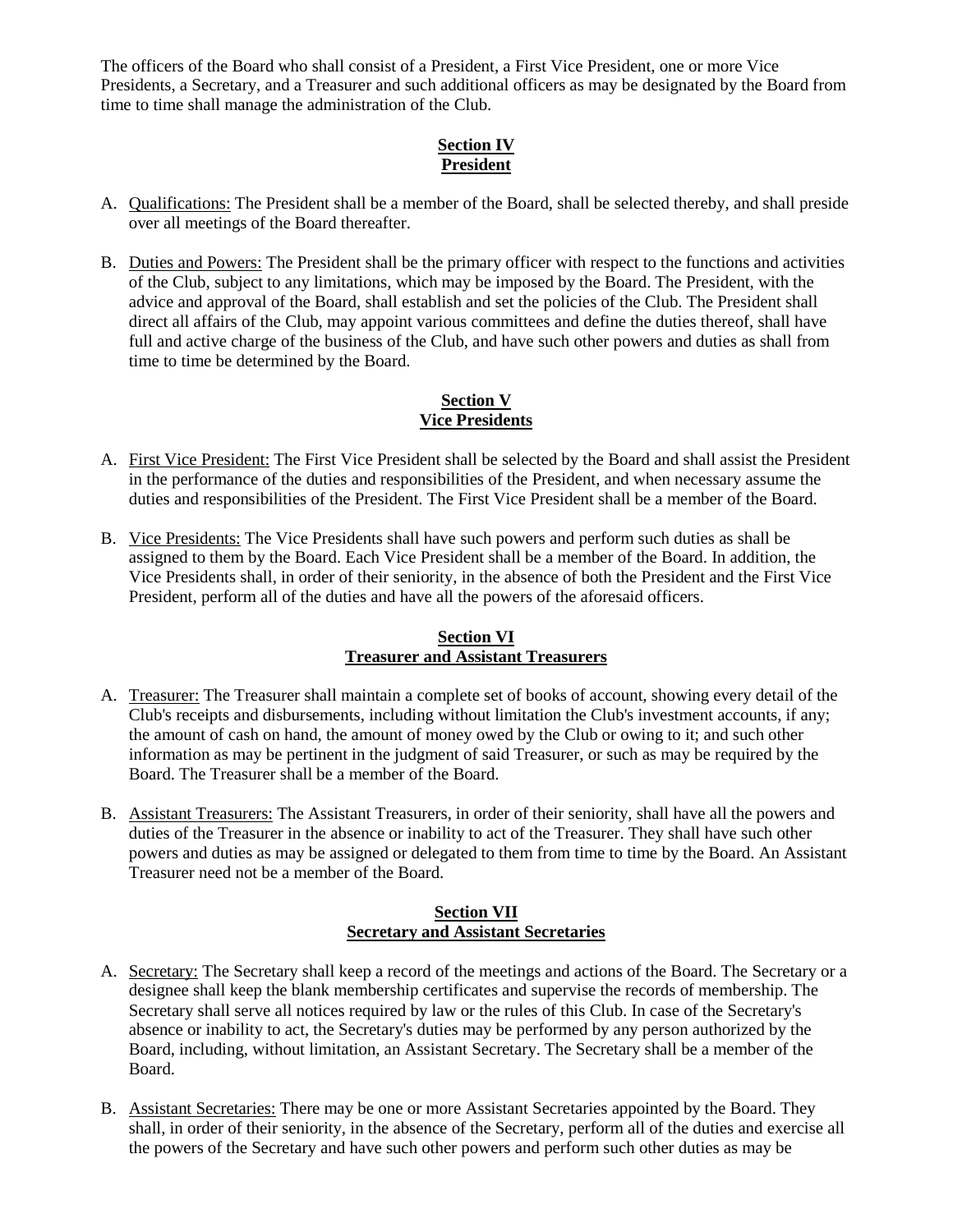assigned to them by the Board. An Assistant Secretary need not be a member of the Board.

#### **Section VIII Powers of the Board of Governors**

- A. General Powers of Governors: The Governors, acting in concert, shall be responsible for the operation and management of the activities and business of the Club; and, subject only to any restrictions imposed by law and/or by these by-laws, shall exercise all the powers of the Club.
- B. Non-Liability of the Board of Governors: No member of the Board of Governors of the Club while acting in such capacity shall be personally liable for any of the debts, liabilities or other obligations of the Club.
- C. Term of Governors: The term of each member of the Board (herein individually referred to as "Governor") shall be for two years. Presently it is required that there be four even-year Governors, whose terms expire in even-numbered years, and three odd-year Governors, whose terms shall expire in odd-numbered years. In the event of an expanded Board, one half of the total number of Governors shall be designated as even-year Governors whose terms expire in even-numbered years. The remaining number of Governors shall be designated as odd-year Governors whose terms expire in odd-numbered years. Should the total number of Governors be an odd number, then the number of even-number Governors shall be the greater half of said number of governors.
- D. Specific Powers of Governors: Without prejudice to the general powers hereinabove granted, the Governors shall have the following express powers:
	- 1. To make and change regulations not inconsistent with these by-laws for the management of the Club's business and activities;
	- 2. To appoint and/or remove, at its pleasure, any officer, agent and/or employee of the Club, prescribe their duties; fix their compensation if any, and in its discretion, from time to time, to devolve the powers and duties of any officer upon any other person for the time being;
	- 3. To designate from time to time, the time and place of its meetings, or to authorize the President so to do; to appoint committee(s) on any subject within the powers, express or implied, of these by-laws, and to define the powers and duties of such committees; and
	- 4. To select and designate such bank or trust company as it may deem advisable, as official depository for the funds of the Club and to prescribe and order the manner in which such deposits shall be made and/or withdrawn.
- E. Checks, Drafts, Notes: All checks or other orders for the payment of money issued in the name of the Club for any purchase or debt of the Club shall be signed by any two of the following officers: President, First Vice President, Secretary or Treasurer, except that if the instrument is payable to the City of Beverly Hills or is for an amount of not more than one thousand dollars, it need be signed by only one of the aforedesignated authorized officers.
- F. Compensation for Members of Board of Governors: Governors, Assistant Treasurers and Assistant Secretaries shall not receive any salary for their services, neither as monetary compensation or exemption from card fee payments.
- G. Quorum: A quorum of the Club's Board for the exercise of the actions, activities and business of the Club shall consist of five of the members of the Board then sitting.
- H. Vacancies: Any vacancy in the Board may be filled by the appointment of a new Governor by action of the remaining members of the Board, and the person so appointed shall hold office for the balance of the unexpired term of the departed Governor.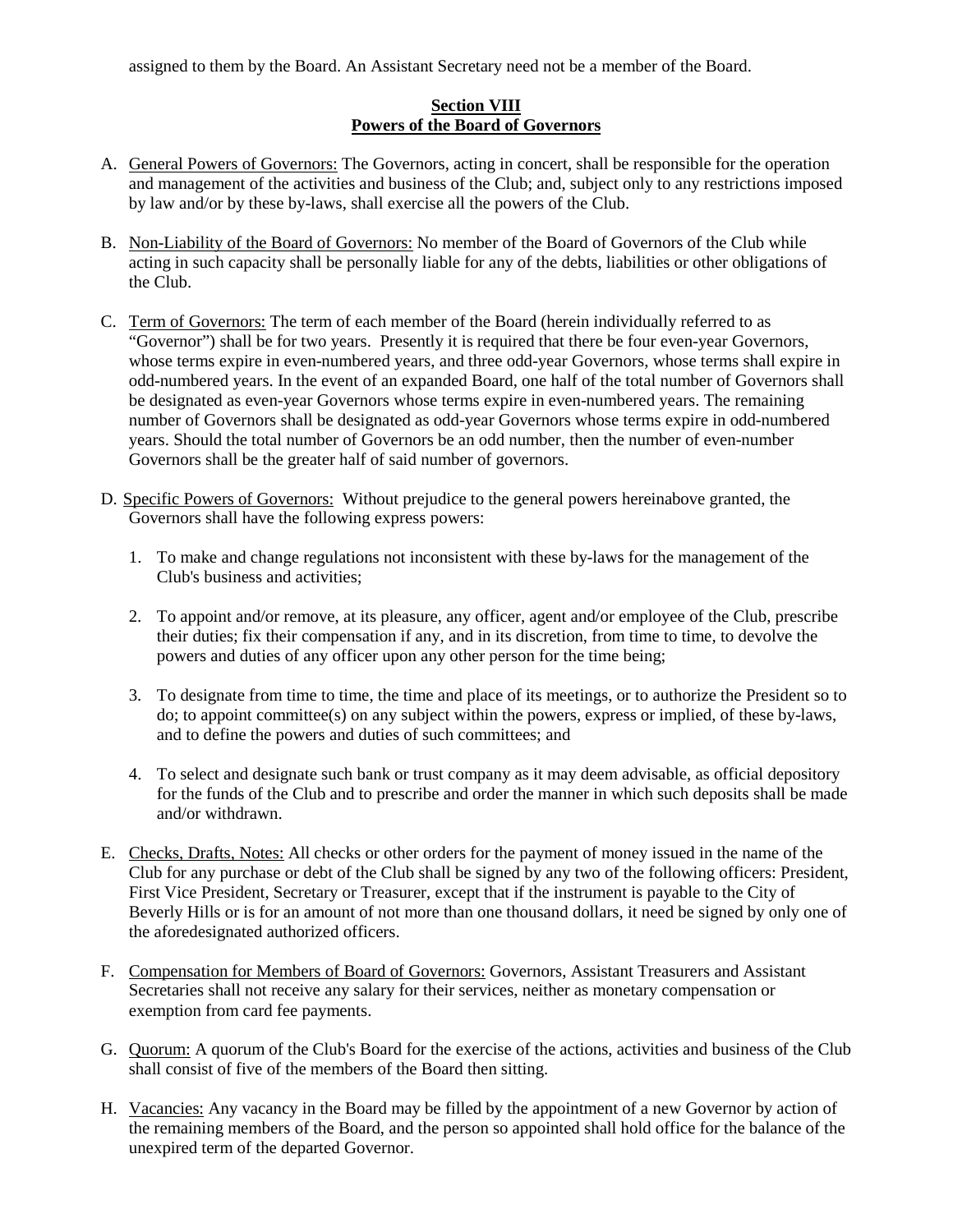I. Meetings of the Board of Governors: The Board shall meet on a regular basis but not less frequently than once per year. The Board shall hold such meetings at such times and places fixed by the Board, of which the Secretary shall advise the other members at least seven days in advance thereof.

## **Section IX Impeachment**

A. Removal of a Member of the Board of Governors: Any member of the Board may be removed for cause at any meeting of the Board, provided that a quorum shall be present and the vote to remove is unanimous. Any member of the Board against whom impeachment charges are brought shall be notified in writing by registered mail of the charges against such person at least ten days prior to the meeting at which such action is intended to take place and s/he shall be given an opportunity to be heard before the Board prior to the Board taking such action. Unexcused absence from two consecutive meetings of the Board may be cause for removal of a Governor.

## **Section X Committees**

- A. General Power of Committees: The powers of the Board may be exercised by committees designated by the Board on any subject within the scope and powers of the Board.
- B. Standing Committees: There shall be the following Standing Committees which shall keep regular minutes of its proceedings and report the same to the full Board as required:
	- 1. By-Laws Committee
	- 2. Conduct and Ethics Committee
	- 3. Membership Committee
	- 4. Nomination and Elections Committee. No person running for reelection to the Board shall serve on this committee in a year of his or her candidacy.
- C. Other Committees: The duties of the following committees shall be administered by the Board acting as a group:
	- 1. Tournament & Publicity Committee
	- 2. Promotion of Bridge Committee
	- 3. Club-Unit Relations Committee
	- 4. Activity and Hospitality Committee
	- 5. Budget Committee

## **Section XI Membership**

- A. Any player residing within ACBL's District 23, who is a member in good standing of the ACBL in accordance with ACBL regulations therefor, is eligible for membership, and no person shall be denied membership because of race, creed, color, age or sexual orientation.
- B. There shall be two levels of membership: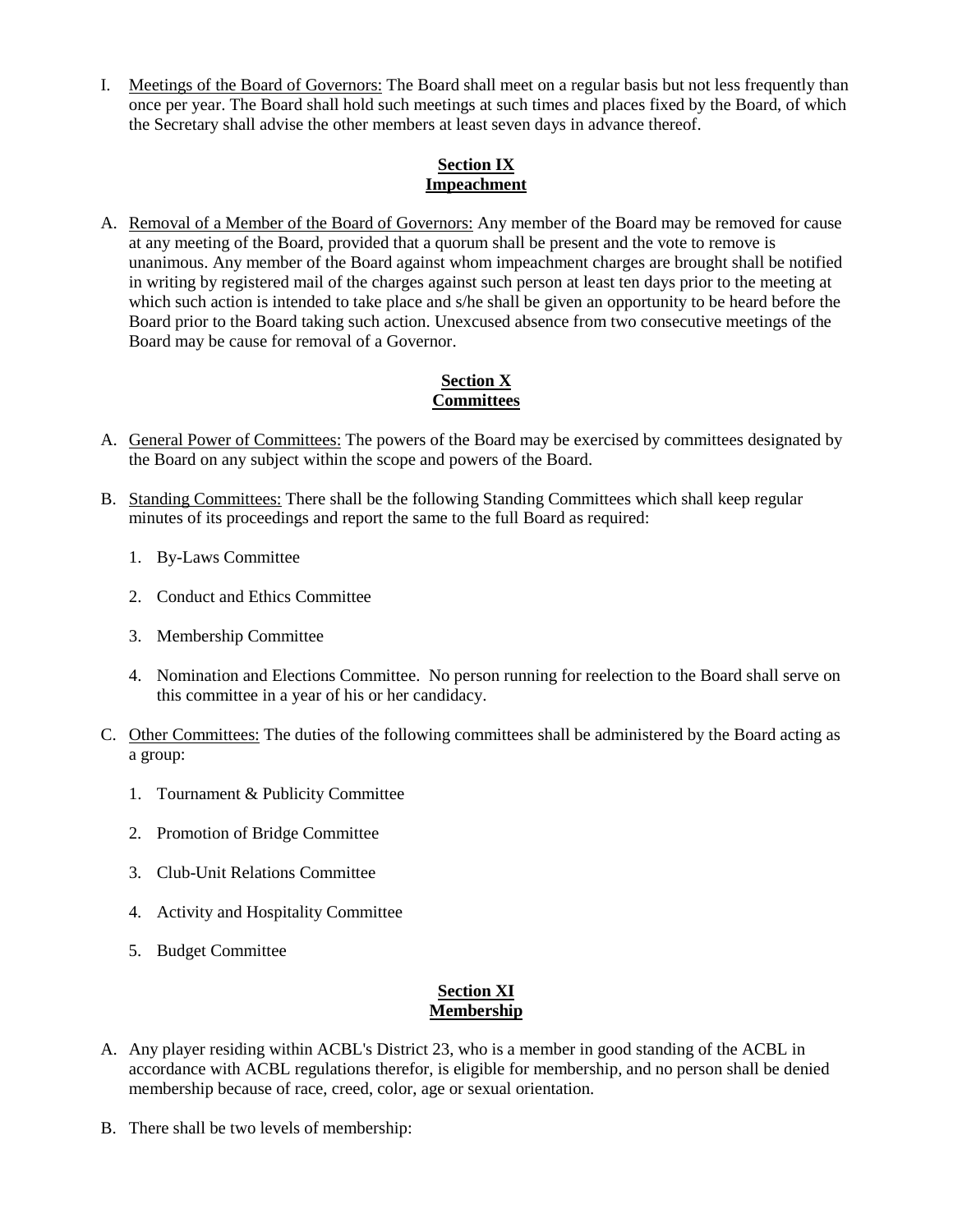- 1. Voting Members: Attendance shall determine Voting membership of the Club for purposes of elections or other matters brought up for a vote at an Annual Meeting. Voting Members are those who, in the 12 months prior to the meeting, have played at the Club a minimum of 15 times.
- 2. Non-voting Members: All other members of the Club.
- C. Any member of the Club can be suspended from play or expelled from membership in the Club in accordance with regulations established by these by-laws, provided that such regulations are not in conflict with regulations of the ACBL and its Zero Tolerance policy, subject to the discipline regulations below.

## **Section XII Membership Meetings**

- A. There shall be an annual meeting of the Voting Members, which shall be held on the first Saturday in February of each calendar year. Any voting member (as defined above) who is not otherwise barred from re-election by the term limits of these By-Laws, may stand for election to the Board of Governors, by signing up on the notice posted in the Club at least two (2) weeks before the mailing of the election ballots.
- B. The Board shall fix the time and place of the Annual Membership Meeting and shall give appropriate notice to the Voting Members of such meeting, which notice shall give the names of all persons seeking to be elected to the Board.
- C. The newly elected board shall be considered installed immediately after the results of the election are known.
- D. Special meetings for the Voting Members to consider specific subject matters may be called at any time by the Board, or by the President, or by petition signed by at least 25% of the Voting Members. Notice of the time and place of any such special meeting shall be given by mail to all concerned at least ten days before such meeting. The notice of any such special meeting shall contain an agenda of the matters to be taken up at such meeting. No other business shall be acted upon at such special meeting.
- E. Proxies shall be permitted at the Annual Membership Meeting and at any duly called special meeting for the Voting Members.

## **Section XIII Discipline**

A player may be suspended for improper conduct or a breach of ethics.

- A. The Manager, or any Director(s) of any game has the authority to immediately censure, suspend, and/or expel any player for a period of thirty days or less. A player subject to suspension may appeal the sanction as follows:
	- 1. A suspension assessed by a Director of the Game must be appealed before the Manager.
	- 2. A suspension assessed by the Manager must be appealed before the Conduct and Ethics Committee.
	- 3. A suspension will commence: a) immediately if it is not appealed, and b) as soon as the appeal is vacated and denied.
- B. The Conduct and Ethics Committee shall investigate, review and determine all recommendations for suspension of a player for any period of time up to one year, which determination shall be announced within forty-five days of the incident(s) giving rise to such suspension.